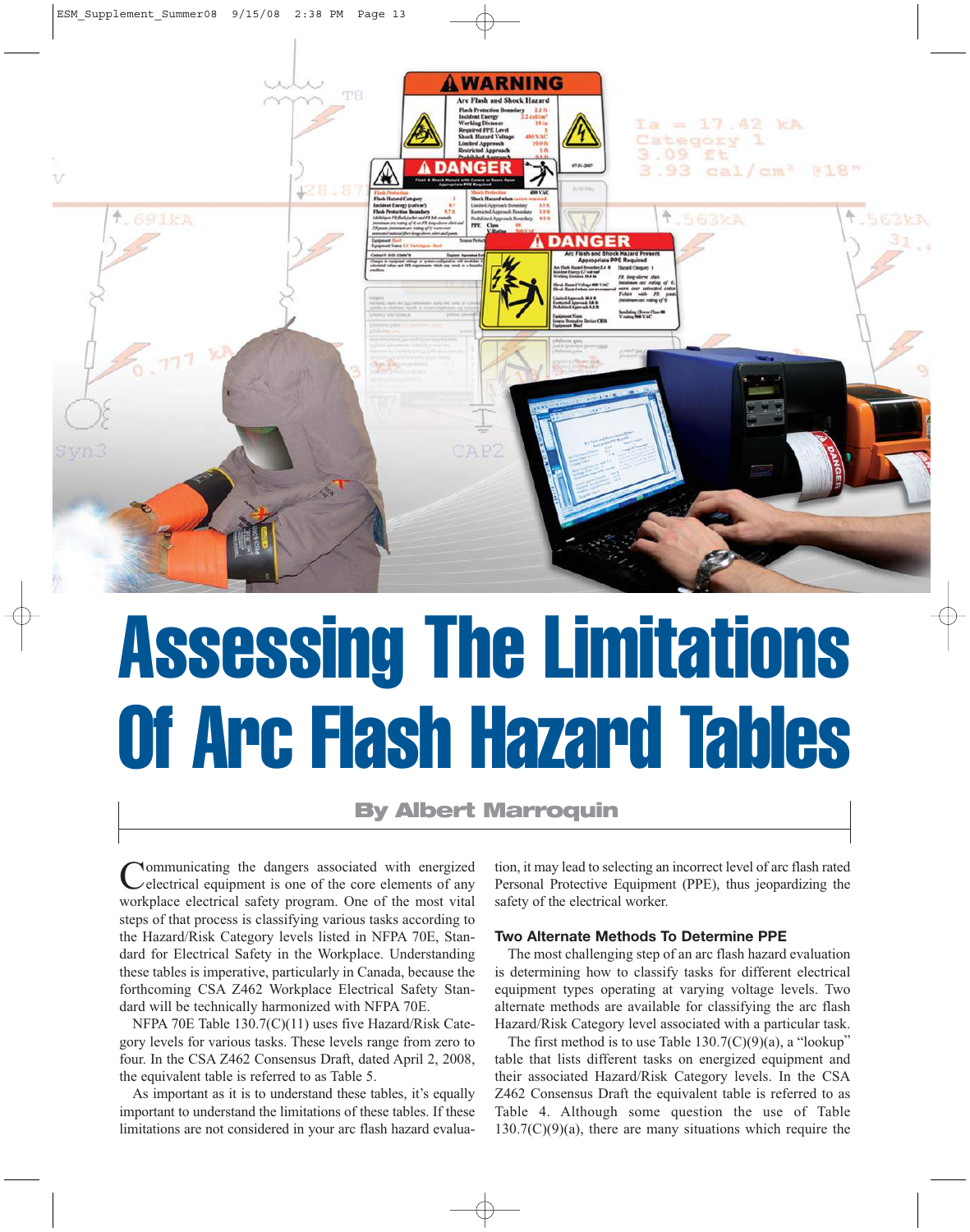#### **14** Electrical Safety Measures - Summer 2008

use of this table, which we will discuss in this article.

The second method is to have a Professional Engineer in Canada use power system analysis software to conduct a more thorough arc flash hazard analysis. In this case, we recommend using the more rigorous calculation guidelines provided by IEEE 1584-2002 Standard and/or NFPA 70E-2004 Annex D, also Annex D in CSA Z462.

# **When to Use Table 130.7(C)(9)(a)**

As mentioned previously, there are situations which require Table  $130.7(C)(9)(a)$ , for example, when it's necessary to perform emergency work on energized electrical equipment that does not have proper arc flash hazard labels. The table is also useful for determining the required PPE for electrical equipment inspection, such as when an arc flash hazard analysis is necessary and you have to collect electrical equipment nameplate data.

The tables may also be used as part of a simplified electrical safety program for smaller facilities. Take, for example, facilities that use simple radial systems with fewer than 20 buses.

Table  $130.7(C)(9)(a)$  lists and classifies tasks involving such equipment as switchboards, panelboards, Motor Control Centres (MCCs), switchgear and motor starters. For example, the table classifies the "insertion or removal of individual starter 'buckets' from MCC" (600V class) as a task with Hazard/Risk Category 3 ( $8 < \text{cal/cm}^2 < 25$ ).

According to footnote 4 of the table, the maximum available bolted short-circuit current limit is 65kA. In addition, the footnote indicates that the maximum fault clearing time (arcing time) should be about 0.33 seconds or 20 cycles.

#### **Validate Results With Power System Analysis Software**

You can use power system analysis software to validate the Hazard/Risk Category level the table provides. For example, Figure 1, which uses IEEE 1584-2002, displays a typical MCC configuration with an arc fault simulation at bus MCC-1.

According to IEEE 1584, the simulation uses typical values for gaps (distances between energized bare conductors in mm). Working distance is estimated to be 24 inches (conversely, the NFPA 70E table doesn't provide arc flash protection boundary or working distances). The MCC has a maximum available bolted short-circuit current of 25kA.

According to the displayed results on the one-line diagram in Figure 1, the program determined a Hazard/Risk Category Level 3 for the faulted location (MCC-1). In this case, the Hazard/Risk Category level agrees with the one listed in the table.

#### **Analysis Software Takes Safety To Next Level**

Using power system analysis software, you can perform a different simulation for the same MCC, only this time using the maximum available bolted short-circuit current of 65kA. As you can see from the results in Table 1, the incident energy level could easily reach Hazard/Risk Category 4 or higher simply by using the maximum values of short circuit current.

The results of Table 1 illustrate that the PPE rating suggested by NFPA 70E, Table 130.7(C)(9)(a) may not be adequate for the task. According to IEEE 1584-2002, the typical working distance is 18 inches for a 0.480V MCC. Yet Case 4 shows that the incident energy level for an 18-inch working distance almost exceeds the limit of Hazard/risk Category 4 (40 cal/cm<sup>2</sup>).



*Figure 1. Arc flash simulation for a typical MCC*

| <b>Case ID</b> | <b>Thf</b><br>at Fault<br>Location<br>(kA) | <b>Main Breaker</b><br><b>Fault Clearing</b><br>Time<br>(sec) | Working<br><b>Distance</b><br>(inch) | Incident<br><b>Energy</b> at<br>$MCC-1$<br>(cal/cm <sup>2</sup> ) | <b>Hazard/Risk</b><br>Category |  |
|----------------|--------------------------------------------|---------------------------------------------------------------|--------------------------------------|-------------------------------------------------------------------|--------------------------------|--|
| Case 1         | 23.3                                       | 0.300                                                         | 24                                   | 11.9                                                              |                                |  |
| Case 2         | 23.3                                       | 0.300                                                         | 18                                   | 13.81                                                             |                                |  |
| Case 3         | 64.8                                       | 0.300                                                         | 24                                   | 24.31                                                             |                                |  |
| Case 4         | 64.8                                       | 0.330                                                         | 18                                   | 38.98                                                             |                                |  |

**Note:** Ibf denotes a bolted 3-phase short-circuit current

### *Table 1. Incident Energy for a fault at MCC-1 for different working distances*

What's lacking in the NFPA 70E table is the working distance – one of the most dominant factors in the calculation. Even if the available bolted fault current and the fault clearing time stays within the noted limits, the results listed in the table may not provide sufficient protection. Because the table results are generalized, and not specific to a particular system, it is not wise to solely rely on the table to recommend PPE levels on MCCs.

Let's look at another example for a common task, like energized work on metal clad switchgear above 1kV. According to Table  $130.7(C)(9)(a)$ , PPE rated for Category 4 is recommended for the insertion or removal of circuit breakers from cubicles with the doors open.

In this case, we can take a 4.16kV switchgear with typical working distance and conductor gaps based on IEEE 1584 2002 (WD =36 inches and Gap =102mm). Figure 2 exhibits a oneline diagram for typical medium voltage switchgear and the simulated arc flash results for two locations within the equipment.

Incident energy has been calculated for two cubicles. One is a load CB cubicle, which indicates incident energy within Hazard/Risk Category 3 limits. Yet the Main CB cubicle shows a potential incident energy release almost beyond that of Hazard /Risk Category 4.

Although these results are in agreement with those recommended by Table  $130.7(C)(9)(a)$ , any variation in the clearing time or bolted short circuit current may cause the incident energy to exceed the levels of Hazard/Risk Category 4. Clearly, the table fails to establish the limits for the bolted fault current.

## **NFPA 70E Tables vs. A Thorough Analysis**

The potential differences between the PPE rating recommended by Table 130.7(C)(9)(a), versus those recommended by the more thorough arc flash hazard analysis, are significant. Table 2 summarizes comparisons made between the NFPA 70E